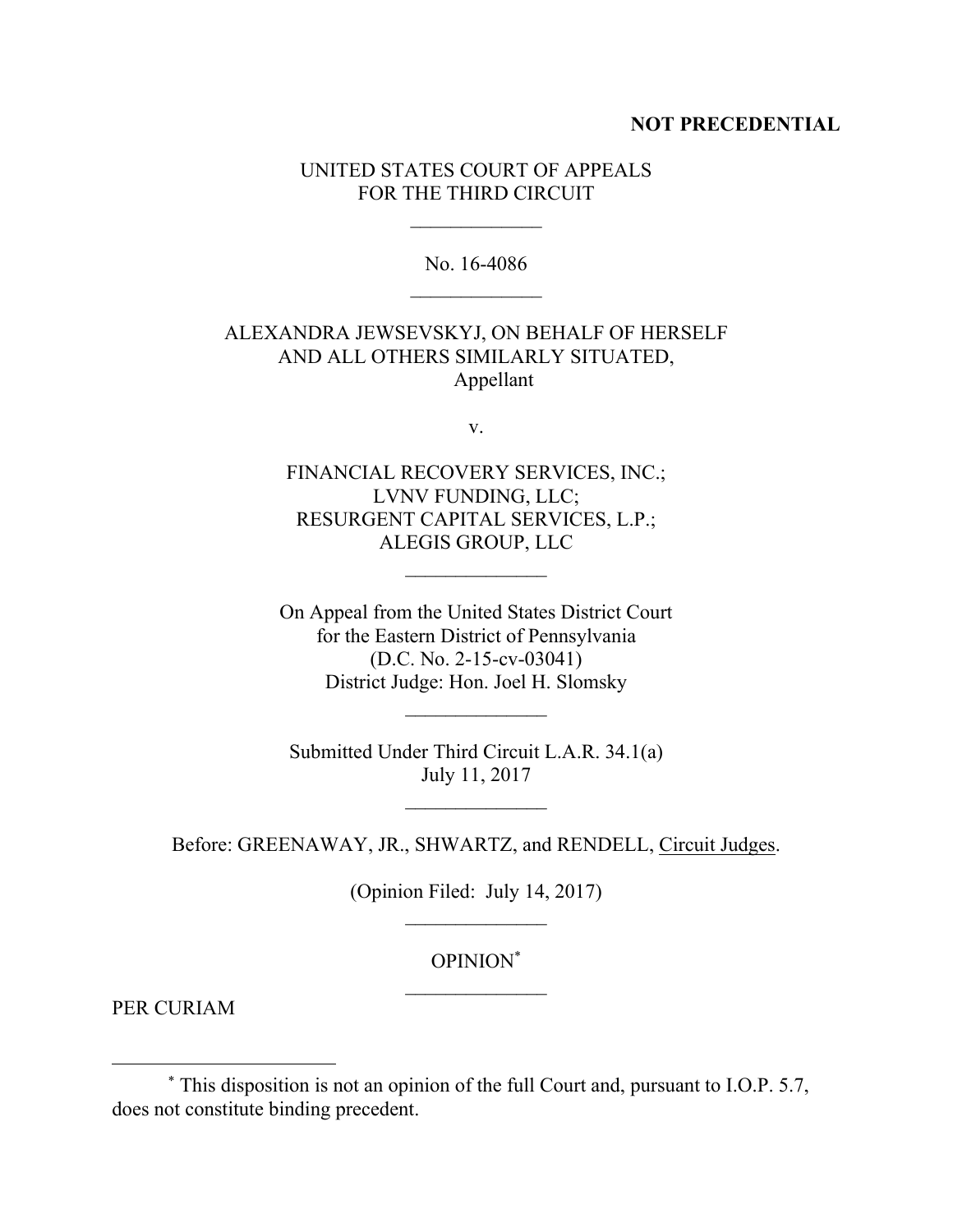Alexandra Jewsevskyj brought a putative class action against Financial Recovery Services, Inc. ("FRS"), LVNV Funding, Inc., Resurgent Capital Services, L.P., and Alegis Group, LLC (collectively, "Defendants"), claiming that FRS did not provide Jewsevskyj adequate notice of her right to contest an alleged consumer debt, as required by § 1692g of the Fair Debt Collection Practices Act ("FDCPA"), 15 U.S.C. § 1692g. Jewsevskyj appeals the District Court's order granting summary judgment in favor of Defendants, in which the Court concluded that a letter sent by FRS satisfied the statutory notice requirements. Although the letter is printed in a small typeface and the words and spacing are compressed, the language is clear and effectively conveyed to Jewsevskyj her § 1692g rights. Therefore, we will affirm.<sup>1</sup>

I

LVNV Funding is a corporation that purchases portfolios of consumer debt from various creditors and hires debt collection agencies to recover the moneys owed.FRS is one such debt collection agency.<sup>2</sup> FRS sent a letter to Jewsevskyj advising her that LVNV Funding purchased a debt she owed in the amount of \$1,128. The body of the letter is typed in all uppercase letters, in Times New Roman style, and in 8-point font.<sup>3</sup>

<sup>&</sup>lt;sup>1</sup> Jewsevskyj alleges that LVNV Funding, Inc., Resurgent Capital Services, L.P., and Alegis Group, LLC are all vicariously liable for the conduct of FRS. Because the District Court concluded that FRS had not violated the FDCPA, the District Court did not rule on the potential vicarious liability of the other defendants and we need not reach this issue.

<sup>2</sup> Defendants do not contest the District Court's finding that FRS is a "debt collector" covered by the FDCPA. See 15 U.S.C.  $\S$  1692a(6).

<sup>&</sup>lt;sup>3</sup> We take judicial notice of the font, size, style, and spacing of the text based on a review of an electronic copy of the letter. See Fed. R. Evid. 201(f) advisory committee's note to 1972 proposed rules ("[J]udicial notice may be taken at any stage of the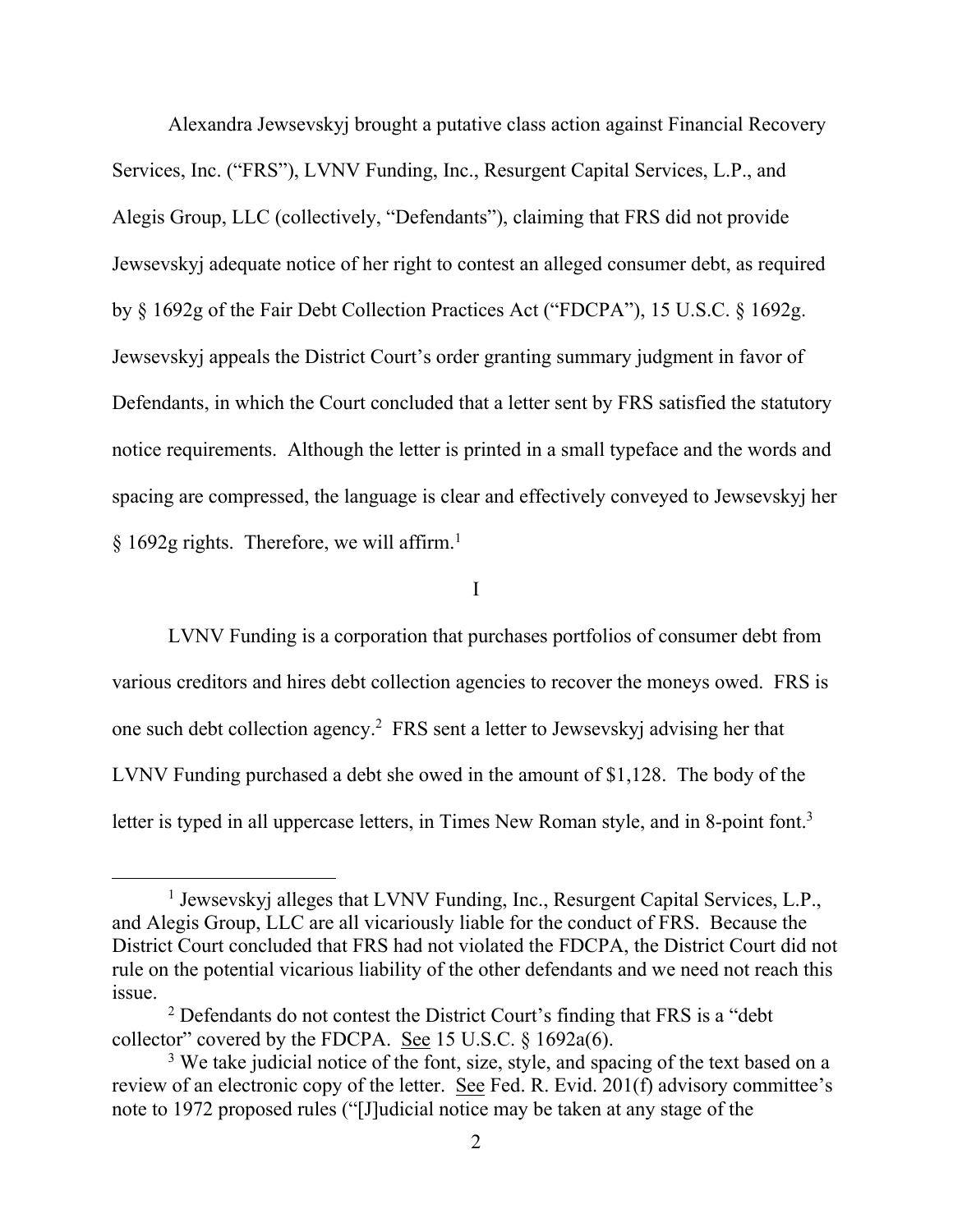There is minimal spacing between the lines in each of the three full paragraphs on the front page and thus the text is compressed. The second paragraph of the letter contains what is commonly referred to as the "validation notice," which describes a mechanism for Jewsevskyj to contest the debt.<sup>4</sup>

Jewsevskyj filed a class action complaint, alleging that this validation notice was not sufficiently prominent or readable to satisfy the statutory notice requirements of § 1692g. After discovery, the parties filed cross-motions for summary judgment.The District Court granted Defendants' motion and denied Jewsevskyj's, finding that, from the perspective of the "least sophisticated debtor," the validation notice was not

proceedings, whether in the trial court or on appeal."); cf. Kraft Foods Holdings, Inc. v. Helm, 205 F. Supp. 2d 942, 949 (N.D. Ill. 2002) (taking judicial notice of the fact that an "inverted 'a'" appeared only once in a party's exhibits).

<sup>4</sup> Below is the text of the validation notice, set forth in Times New Roman 13 point font, with single spacing, rather than the compressed format used in the letter:

UNLESS YOU NOTIFY THIS OFFICE WITHIN 30 DAYS AFTER RECEIVING THIS NOTICE THAT YOU DISPUTE THE VALIDITY OF THE DEBT OR ANY PORTION THEREOF, THIS OFFICE WILL ASSUME THIS DEBT IS VALID. IF YOU NOTIFY THIS OFFICE IN WRITING WITHIN 30 DAYS AFTER RECEIVING THIS NOTICE THAT YOU DISPUTE THE VALIDITY OF THIS DEBT OR ANY PORTION THEREOF, THIS OFFICE WILL OBTAIN VERIFICATION OF THE DEBT OR OBTAIN A COPY OF A JUDGMENT AND MAIL YOU A COPY OF SUCH JUDGMENT OR VERIFICATION. IF YOU REQUEST THIS OFFICE IN WRITING WITHIN 30 DAYS AFTER RECEIVING THIS NOTICE, THIS OFFICE WILL PROVIDE YOU WITH THE NAME AND ADDRESS OF THE ORIGINAL CREDITOR, IF DIFFERENT FROM THE CURRENT CREDITOR. THE OPPORTUNITES LISTED ABOVE DO NOT AFFECT YOUR RIGHTS DESCRIBED BELOW.

Appellant Br. 29; App. 19.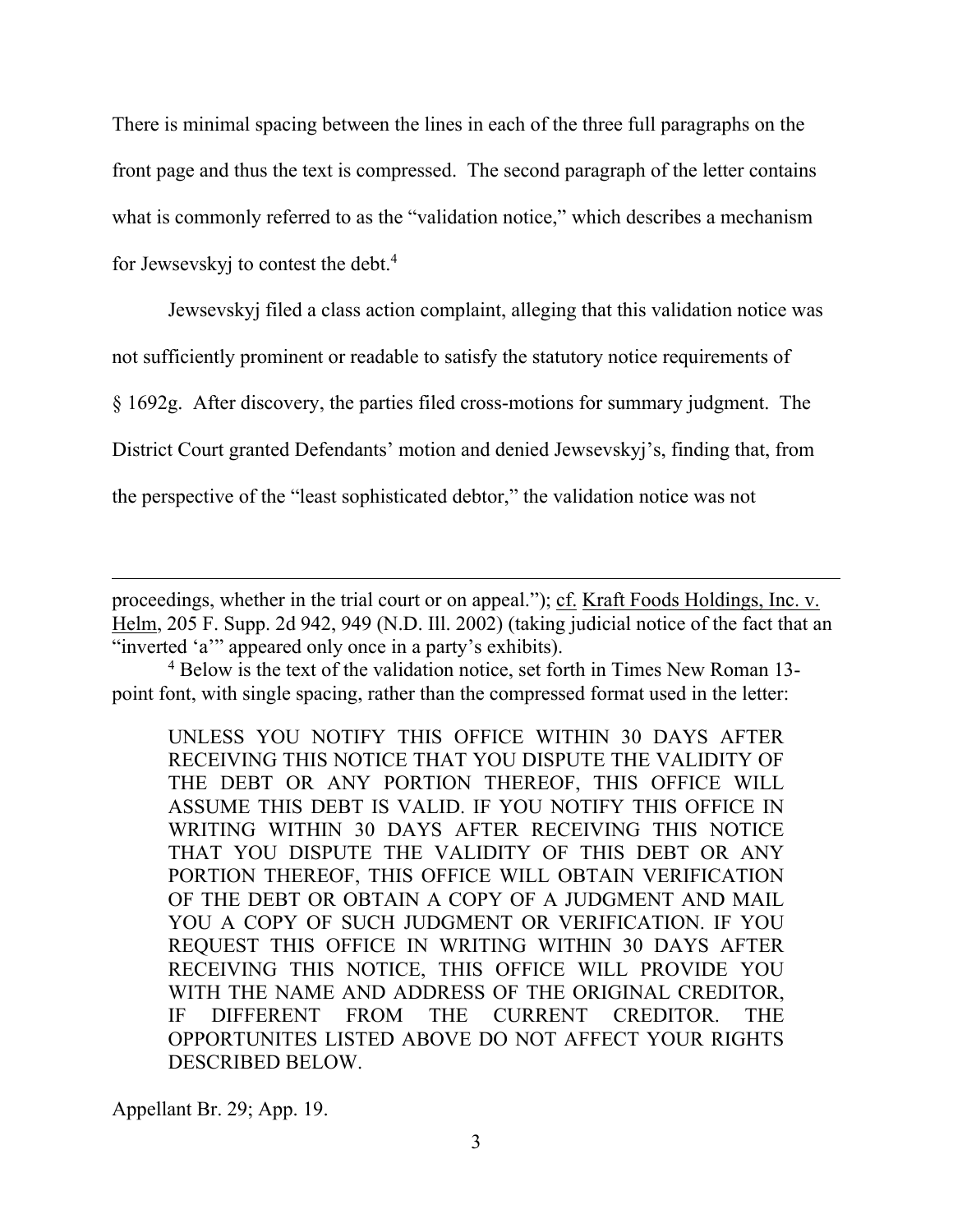overshadowed by other aspects of the letter and was sufficiently prominent to put Jewsevskyj on notice of her right to contest the debt. Jewsevskyj appeals.

 $II<sup>5</sup>$ 

Congress passed the FDCPA to "eliminate abusive debt collection practices by debt collectors." 15 U.S.C. § 1692(e); see also id. § 1692(a) ("There is abundant evidence of the use of abusive, deceptive, and unfair debt collection practices by many debt collectors."); Wilson v. Quadramed Corp., 225 F.3d 350, 354 (3d Cir. 2000). One way the FDCPA accomplishes this goal is by requiring that debt collectors provide certain information to consumers about their rights and obligations, including their right to seek information about and dispute a debt. See  $\S$  1692g. Congress specifically provided a means by which a consumer can obtain information about a debt through the debt validation provisions of § 1692g. Caprio v. Healthcare Revenue Recovery Grp., LLC, 709 F.3d 142, 148 (3d Cir. 2013). Under § 1692g, a consumer must be told that he or she may dispute a debt and that the debt collector will provide the consumer with

 $\overline{a}$ 

<sup>5</sup> The District Court had jurisdiction under 28 U.S.C. § 1331 and 15 U.S.C. § 1692k(d). We have jurisdiction pursuant to 28 U.S.C. § 1291. Our review of the District Court's grant of summary judgment is plenary. Mylan Inc. v. SmithKline Beecham Corp., 723 F.3d 413, 418 (3d Cir. 2013). We apply the same standard as the District Court, viewing facts and making all reasonable inferences in the non-movant's favor. Hugh v. Butler Cty. Family YMCA, 418 F.3d 265, 266-67 (3d Cir. 2005). Summary judgment is appropriate where "there is no genuine dispute as to any material fact and the movant is entitled to judgment as a matter of law." Fed. R. Civ. P. 56(a). "A dispute is genuine if a reasonable trier-of-fact could find in favor of the non-movant. A dispute is material if it could affect the outcome of the case." Lichtenstein v. Univ. of Pittsburgh Med. Ctr., 691 F.3d 294, 300 (3d Cir. 2012) (citation omitted). The moving party is entitled to judgment as a matter of law when the non-moving party fails to make "a sufficient showing on an essential element of her case with respect to which she has the burden of proof." Celotex Corp. v. Catrett, 477 U.S. 317, 323 (1986).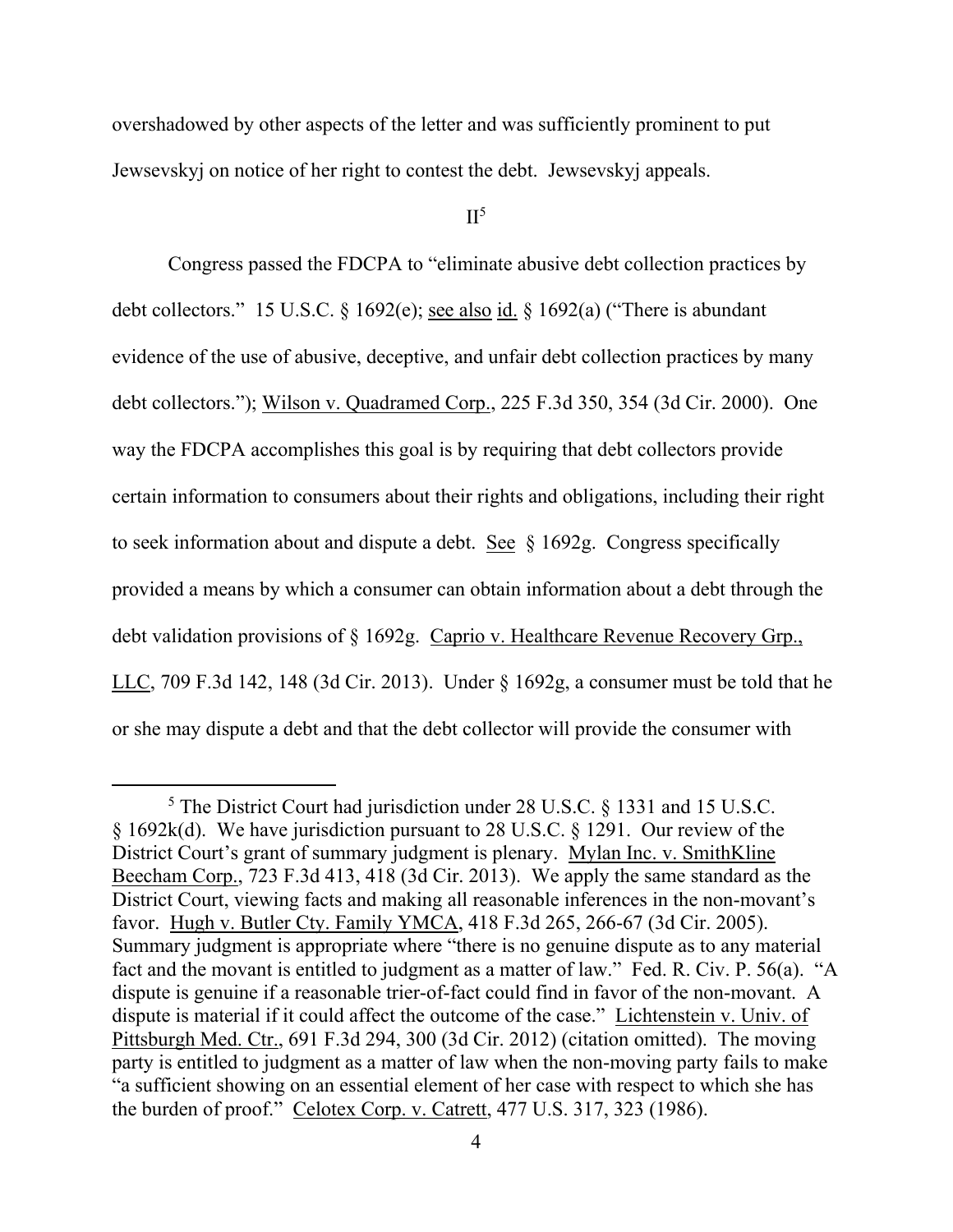documents that verify the existence of the debt, list the amount of the debt, and identify the creditor.<sup>6</sup>

To comply with § 1692g, more is required than merely reciting the words of the statutory debt validation notice provisions in the debt collection letter. Wilson, 225 F.3d at 354. "[T]he required notice must also be conveyed effectively to the debtor." Id. Whether the validation notice is effectively conveyed to the debtor is evaluated "from the perspective of the 'least sophisticated debtor.'" Graziano v. Harrison, 950 F.2d 107, 111 (3d Cir. 1991). The fundamental purpose of this standard is to ensure that the statute

 $6$  Section 1692g(a) provides:

 $\overline{a}$ 

Within five days after the initial communication with a consumer in connection with the collection of any debt, a debt collector shall, unless the following information is contained in the initial communication or the consumer has paid the debt, send the consumer a written notice containing—

(1) the amount of the debt;

(2) the name of the creditor to whom the debt is owed;

(3) a statement that unless the consumer, within thirty days after receipt of the notice, disputes the validity of the debt, or any portion thereof, the debt will be assumed to be valid by the debt collector;

(4) a statement that if the consumer notifies the debt collector in writing within the thirty-day period that the debt, or any portion thereof, is disputed, the debt collector will obtain verification of the debt or a copy of a judgment against the consumer and a copy of such verification or judgment will be mailed to the consumer by the debt collector; and

(5) a statement that, upon the consumer's written request within the thirtyday period, the debt collector will provide the consumer with the name and address of the original creditor, if different from the current creditor.

15 U.S.C. § 1692g(a).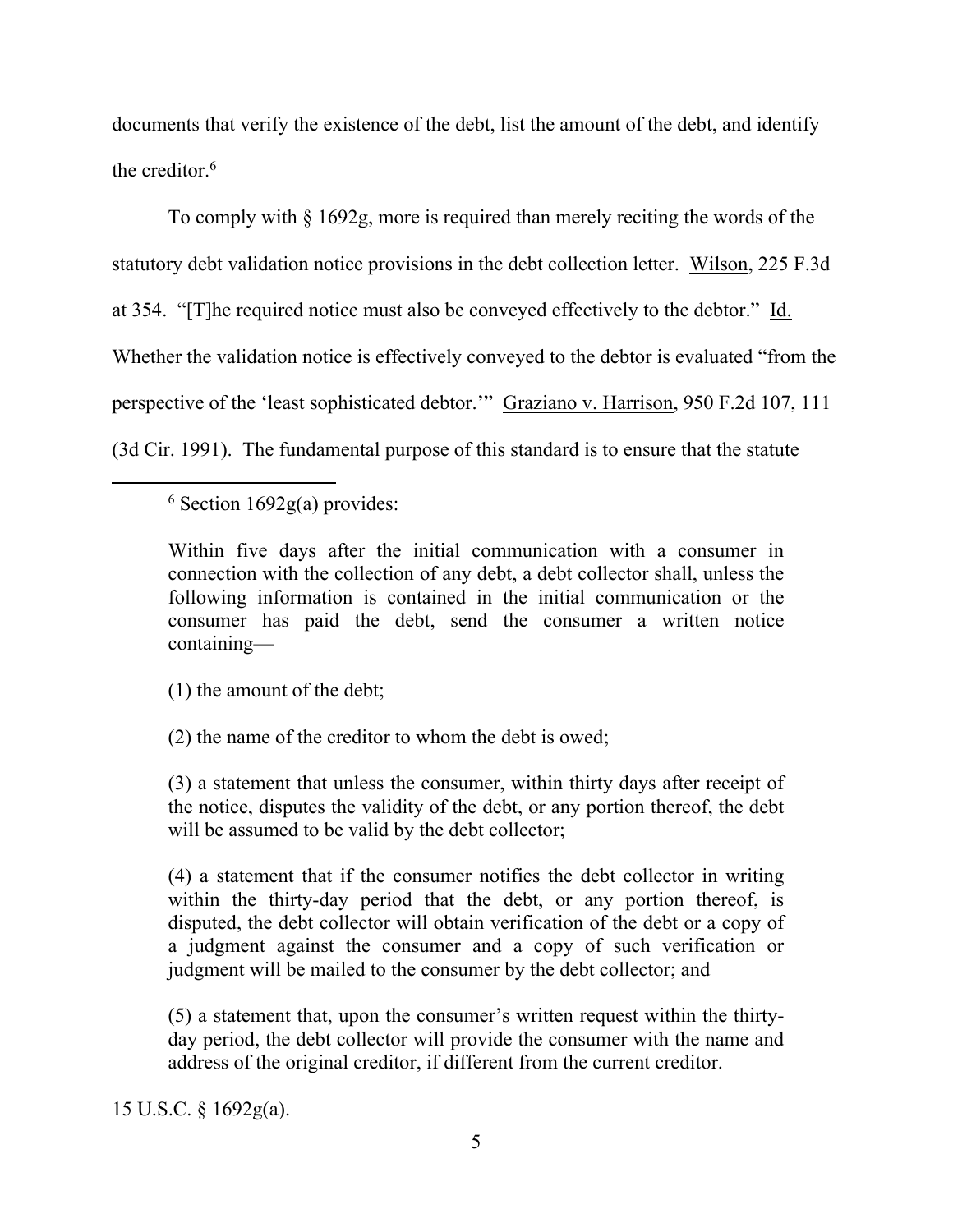"protects all consumers, the gullible as well as the shrewd." Caprio, 709 F.3d at 149. The least sophisticated debtor standard is therefore "less demanding than one that inquires whether a particular debt collection communication would mislead or deceive a reasonable debtor." Campuzano-Burgos v. Midland Credit Mgmt., Inc., 550 F.3d 294, 298 (3d Cir. 2008). Nevertheless, "the standard does not go so far as to provide solace to the willfully blind or non-observant," and so "the least sophisticated debtor is bound to read collection notices in their entirety." Id. at 299.

Though the debtor is expected to read the collection letter, reviewing the validation notice must not be a struggle: instead, it "must be in print sufficiently large to be read, and must be sufficiently prominent to be noticed" by the least sophisticated debtor. Graziano, 950 F.2d at 111; see also Wilson, 225 F.3d at 355. Moreover, "the notice must not be overshadowed or contradicted by accompanying messages from the debt collector." Graziano, 950 F.2d at 111. A communication overshadows the validation notice when other language and/or physical characteristics of the letter feature more prominently than does the notice. See Wilson, 225 F.3d at 356. A communication contradicts the validation notice when it provides information inconsistent with the consumer's right to dispute the debt. See id. "[W]hether language in a collection letter contradicts or overshadows the validation notice is a question of law." Id. at 353 n.2.

Here, although the format is compressed and the font is small, our inquiry focuses on whether the notice is free from language or formatting choices that contradicts or

6